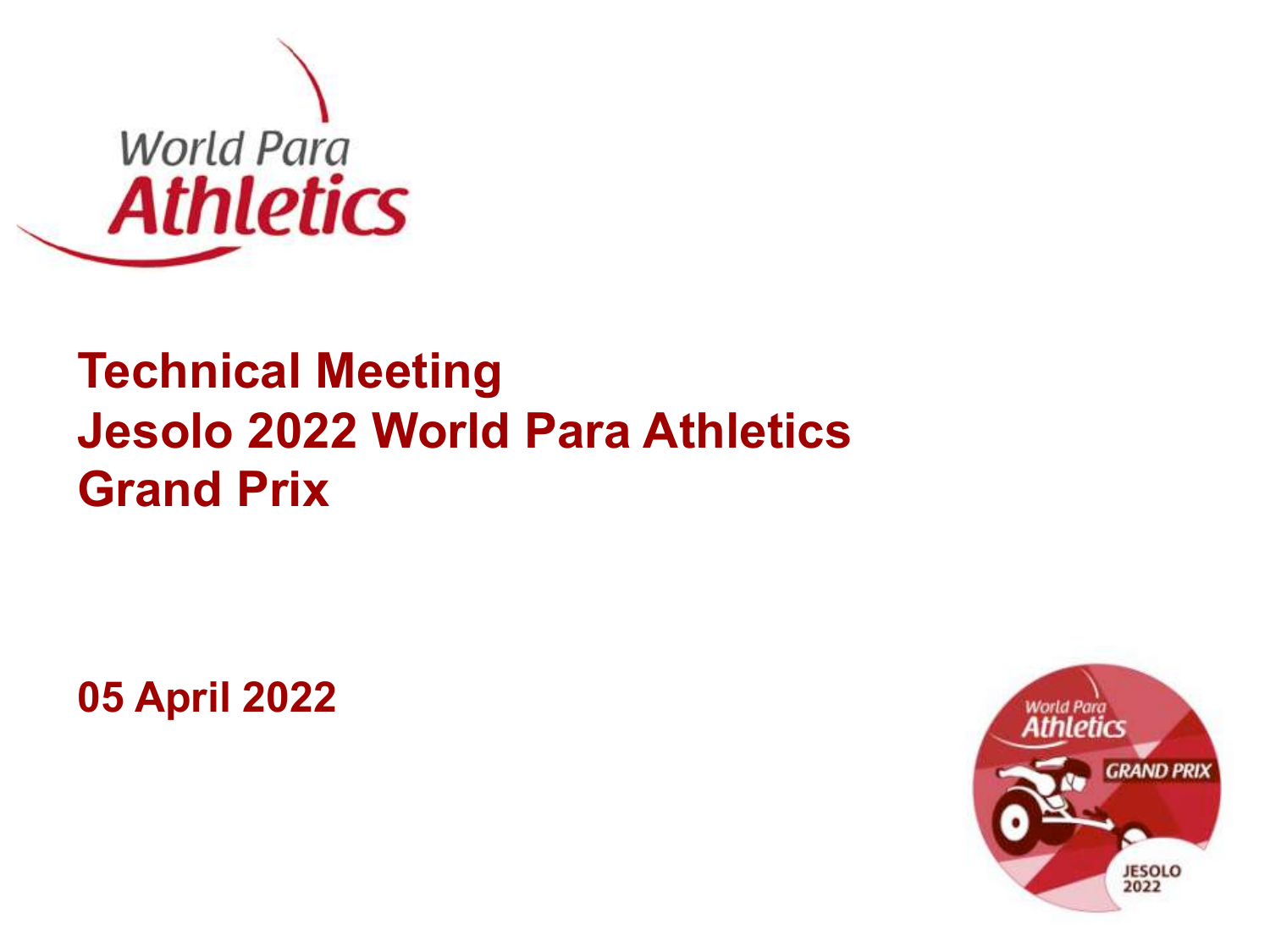### **Agenda**



- Welcome and Introductions NPCs and IOSDs widely and regularly  $\mathsf{P}$  and multure
- Call Room reporting times
- Protests and Appeals
- Competition Venue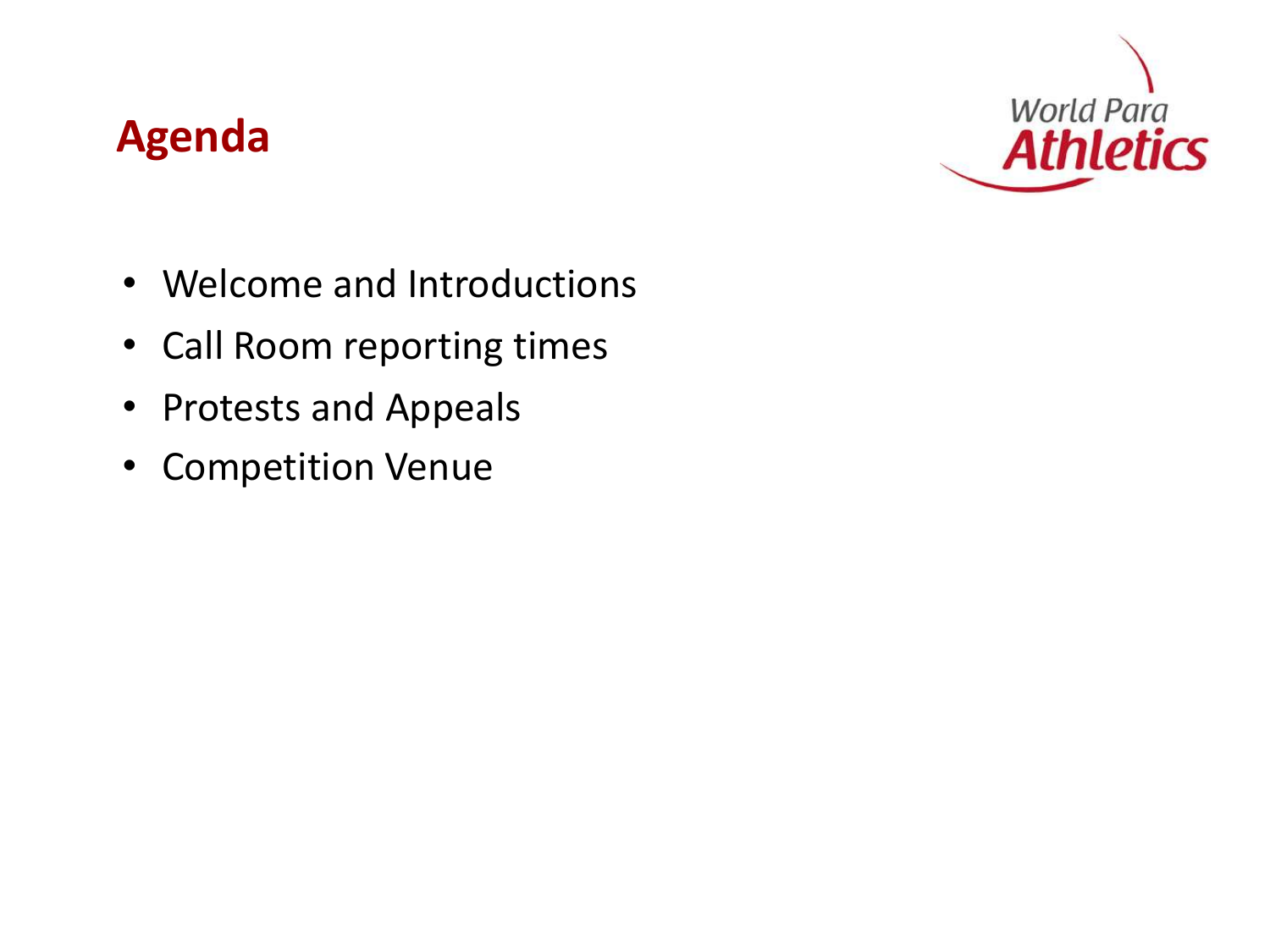### **LOC Staff Members**



- **FISPES President** Sandrino Porru NPCs and IOSDs widely and regularly practic
- FISPES General Secretary **Walter Silvestri**
- **Grand Prix Coordinator** Francesco Carboni
- **Competition Manager Vincenzo Duminuco**
- **Technical Coordinator Nadia Checchini**
- **Chief Medical Doctor** Pier Giuseppe Soldà
- **Classification Coordinator** Francesca Pavone Dear President/Secretary General,
- **Media and Press**
- **FISPES Veneto Delegate** received since the publication of the existing *Competition Rules and Regulations 2016-*

**Commatter** Rules Rules Rules and Rules and Rules and Regulation Rules and Rules and Rules and Rules and Rules a World Para Athletics would like to introduce a number of amendments to the *Competition <u>Giuliana Grillo</u>* **Maurizio Mening**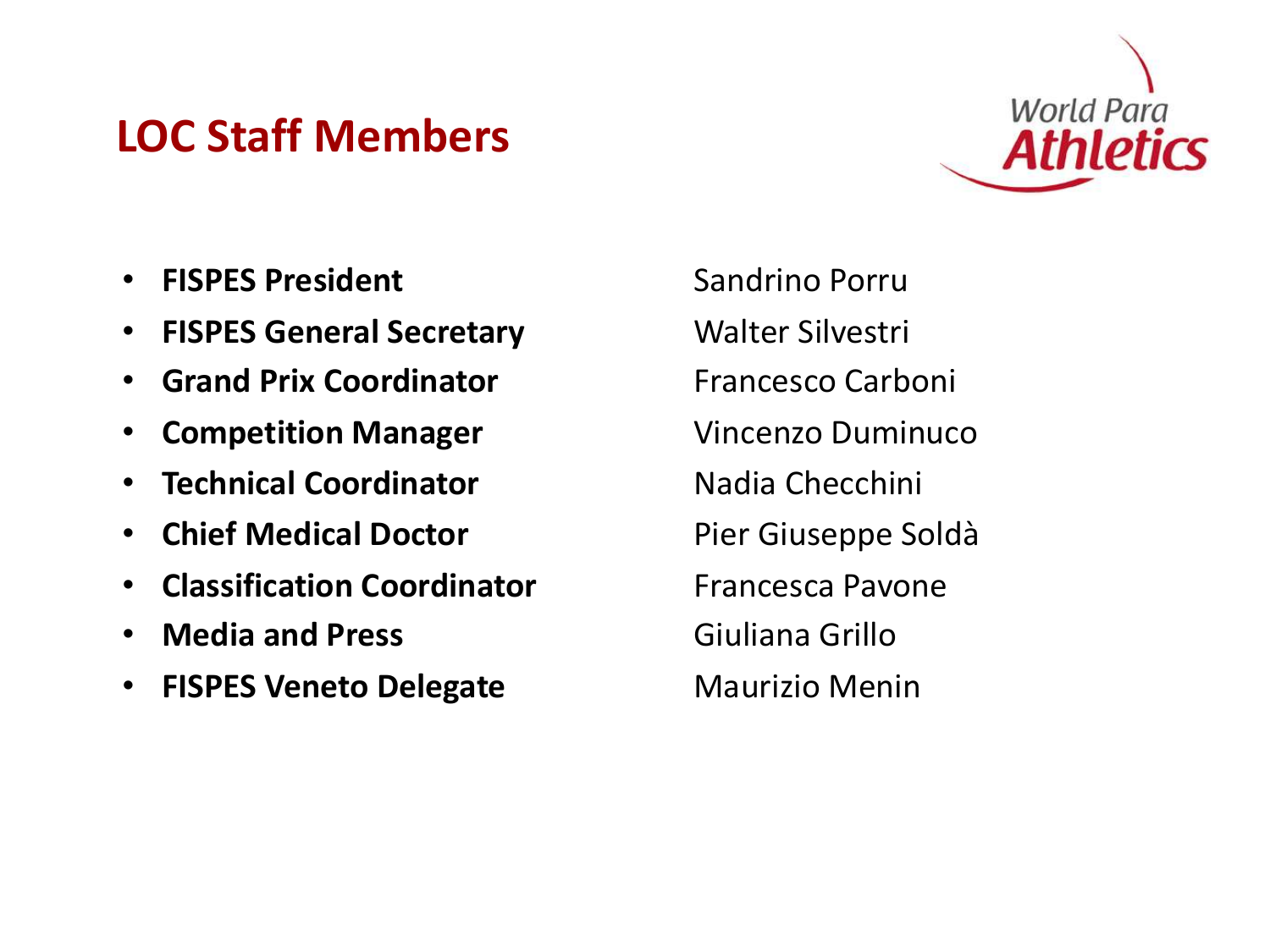### **WPA International Technical Officials**



- Technical Delegate Roberto Sorrentino (ITA)
- 
- 
- 
- 
- 
- 
- 
- 
- 
- 
- 
- 
- 
- 

• Chief Classifier Peter Van Leeuwen (NED) • PI Classifier Penny Broomhead (GBR) • PI Classifier Craig Carscadden (GBR) • PI Classifier Schouten Elly (NED) • PI Classifier Lorette Dupuis (CAN) • PI Classifier Deanne Fay (USA) • PI Classifier Sandra Rozenstoka (LAT) • VI Classifier Robert Chun (USA) • VI Classifier *Rules Sonja Jandrokovic (CRO)* • VI Classifier **Morteza Najifi (IRI)** are reflecting the feedback and reflecting the feedback and recommendations of the feedback and recommendations of the feedback and recommendations of the feedback and recommendations **•** VI Classifier Felipe Siso-Cardenas (AUT) • II Classifier **Mohammad Hadi Hadizahe (IRI) •** II Classifier Eva Duinslaeger (BEL) Dear President/Secretary General, World Pharm (COM) *2017* and *Point Committee Committee Sport Tempe* Sport Tempe publication. All these amendments with into force with into force with into force with into force with into for

• II Classifier Ivan Vivaracho (ESP)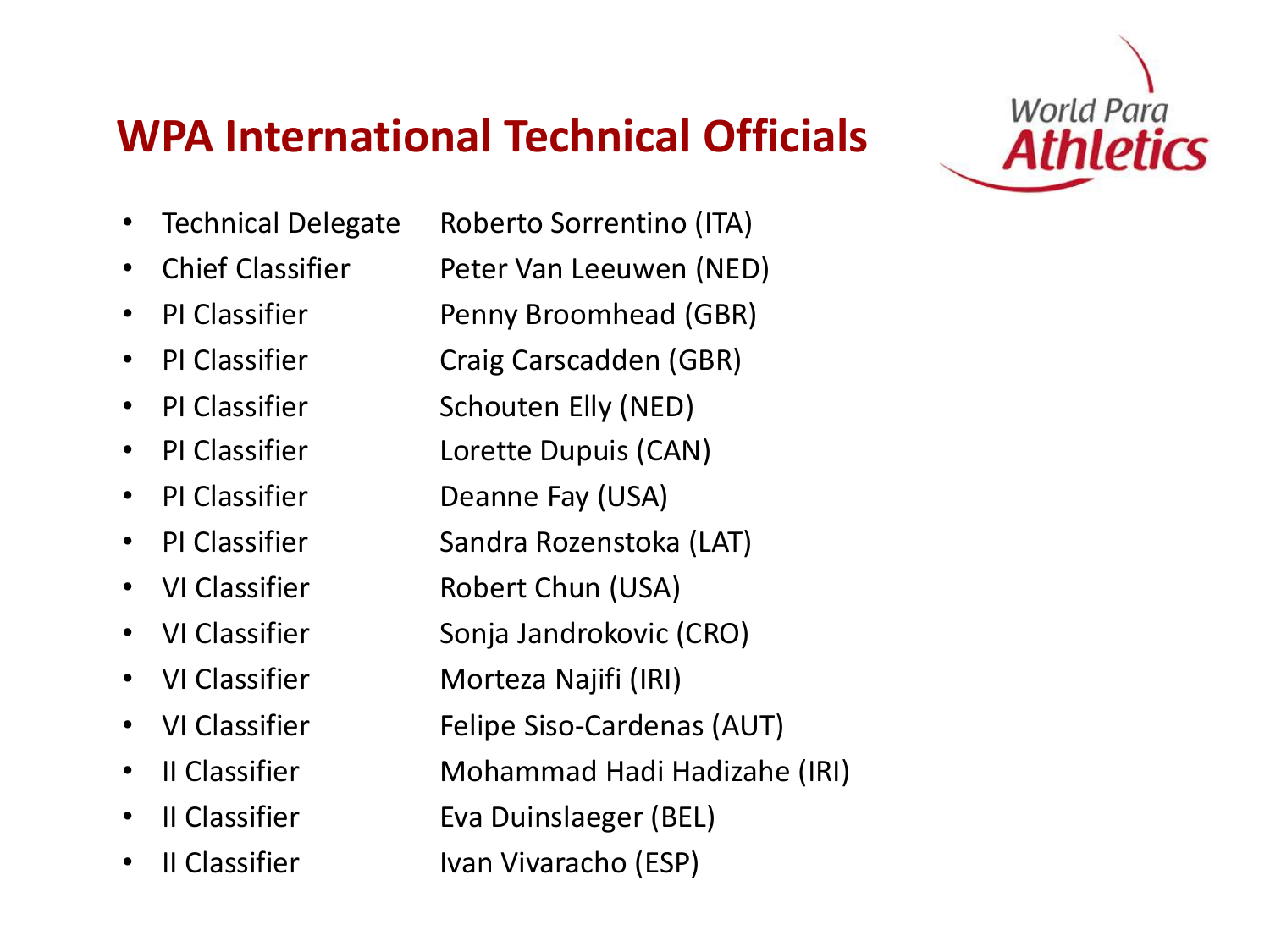### **Competition Officials**



- **Competition Director Caterina Sarnicola**  $\mathcal{L}$  and  $\mathcal{L}$  and  $\mathcal{L}$  and  $\mathcal{L}$  and  $\mathcal{L}$  and  $\mathcal{L}$  and  $\mathcal{L}$ practising Para Athletics
- **Competition manager Paolo Gulli**
- Call room manager **Edgardo Palazzi**
- 
- 
- 
- **Referee Luca Rotili**

• **Referee Laura Faveto** • **Referee** Franco Foligno **• Referee Anna Cettolin** Dear President/Secretary General,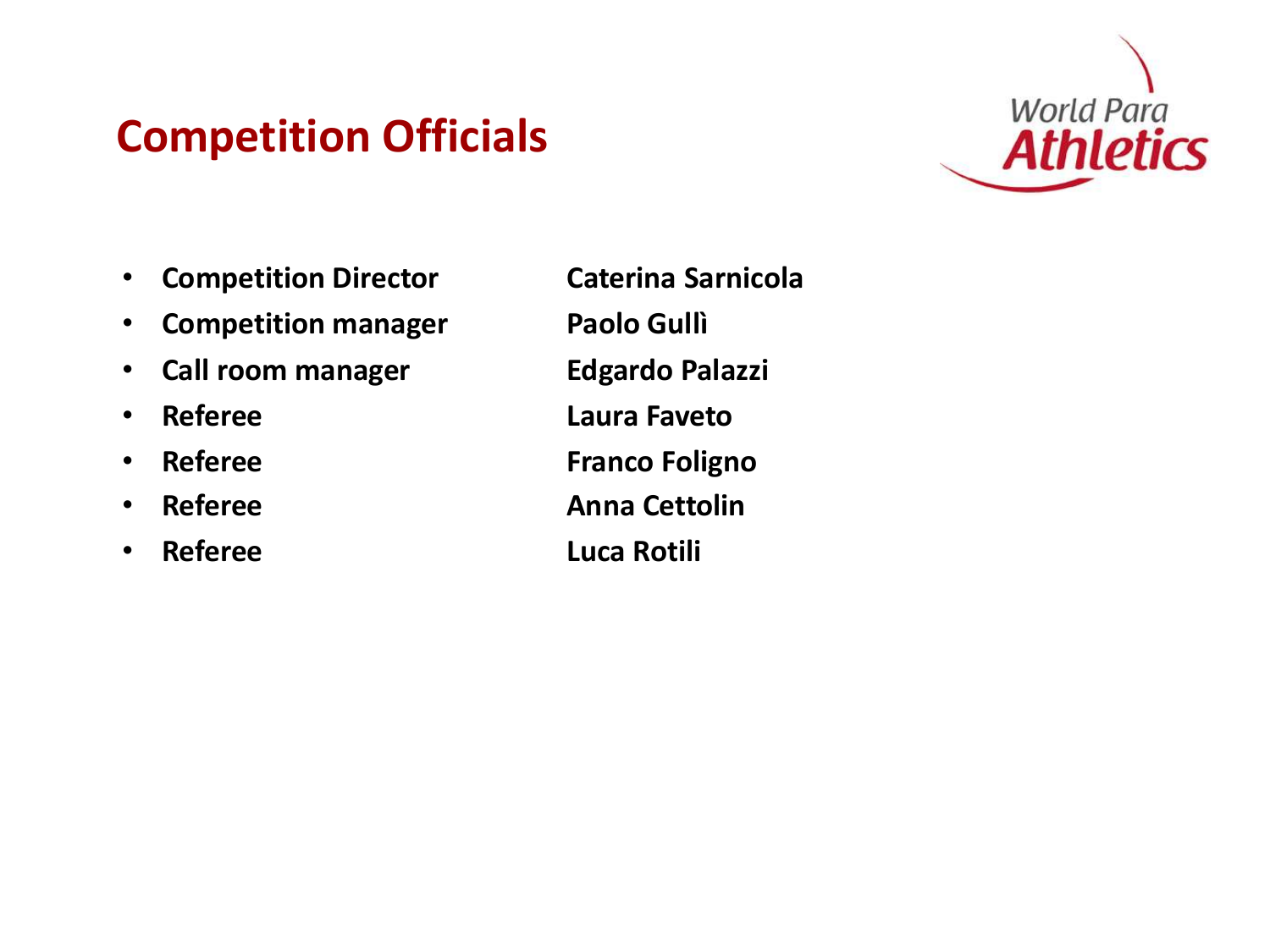### **Competition Rules**





• World Para Athletics Rules and Regulations 2020 - 2021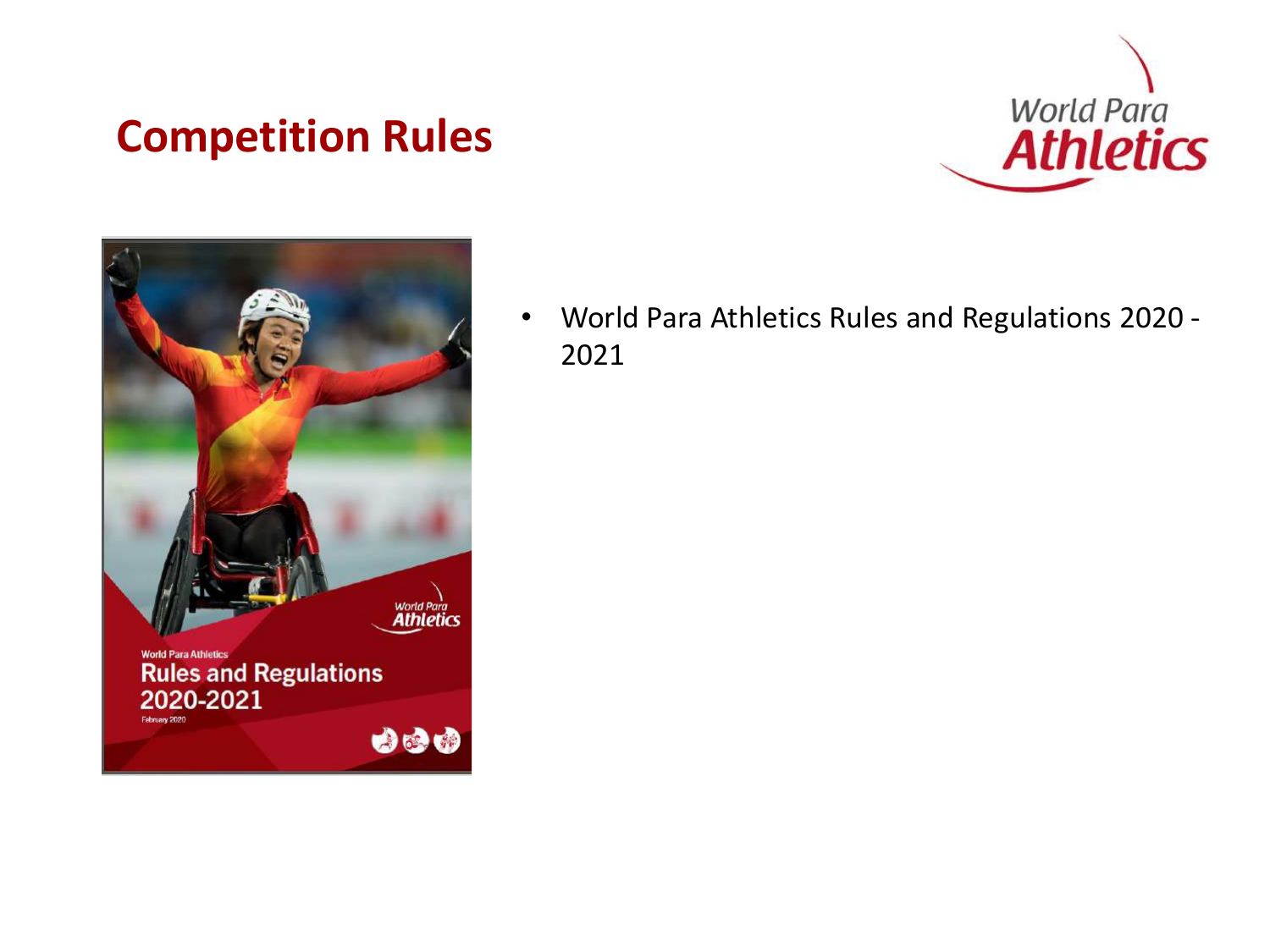### **Competition Schedule**



• The Final Timetable and Start Lists will be available this evening before midnight on the Official Website NPCs and IOSDs widely and regularly

# **<https://fispes.it/jesolo2022>**

- Small changes in the program may happen during the competition due to classification changes or withdrawal of athletes.
- **Any amendments from now on will be communicated through the email** address **[jesolo2022@fispes.it](mailto:jesolo2022@fispes.it)**<br>These appendix of the feedback and reflecting the feedback and reflecting the feedback and recommendations of th received since the existing  $\overline{C}$  the existing  $\overline{C}$  the existing  $\overline{C}$  and  $\overline{C}$  and  $\overline{C}$  and  $\overline{C}$  and  $\overline{C}$  and  $\overline{C}$  and  $\overline{C}$  and  $\overline{C}$  and  $\overline{C}$  and  $\overline{C}$  and  $\overline{C}$  and  $\overline{C}$
- **•** Ensure you do not use previous versions of the schedule, prior to your arrival in Jesolo  $m_0$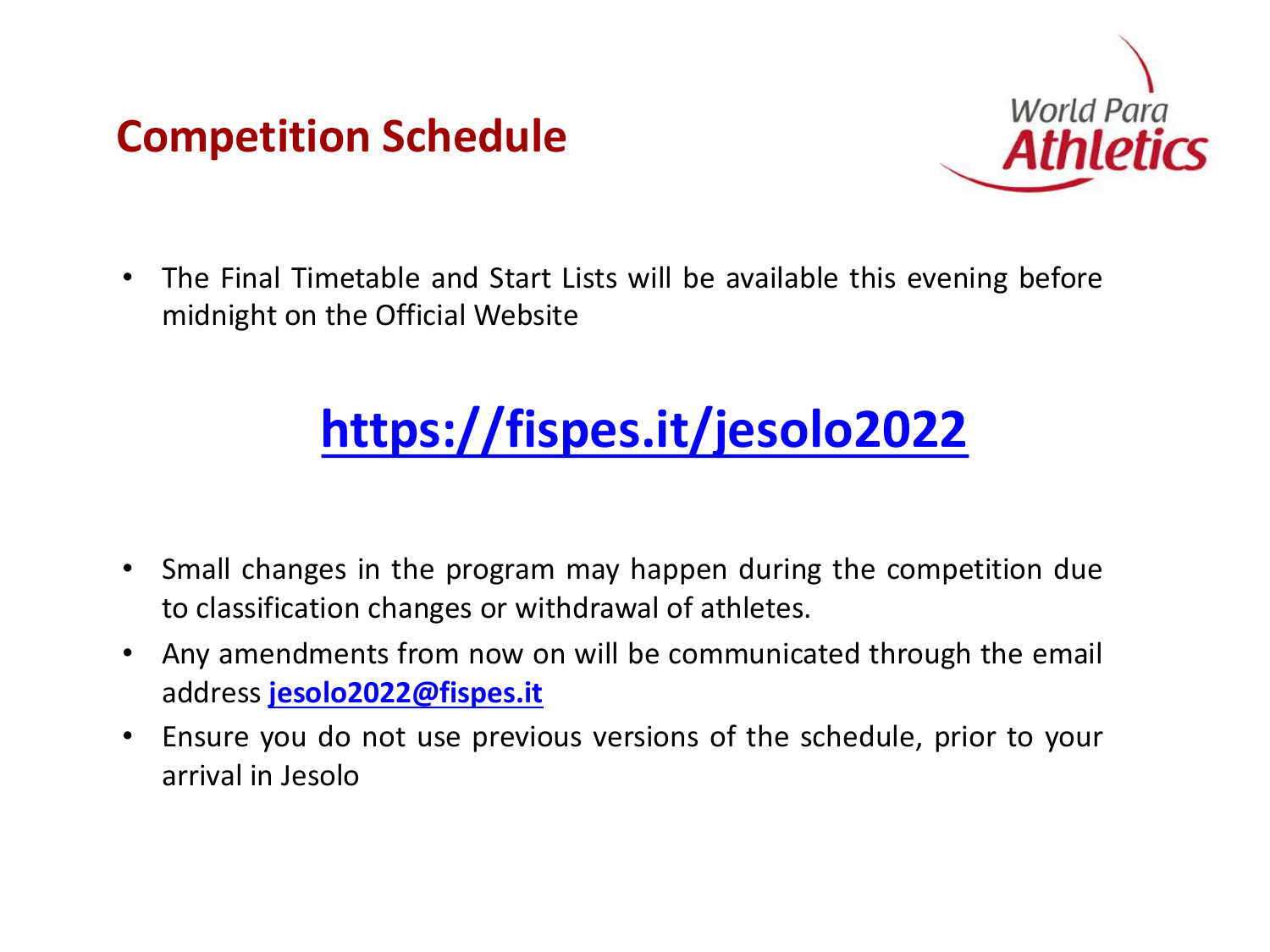



- The bibs will be distributed by LOC **1) at the stadium - 16:00 - 18:00 2) at the Hotel Reception - 19:30 - 20:30** via Email
- The athlete's competition number must be attached to:
	- The front and back of the athlete's vest (except in High Jump, where only one must be worn).
	- The athlete's throwing frame. *Rules and Regulations 2016- 2017* published in January 2016.
	- The athlete's racing chair (to be placed on the back of the chair) *2017* and reviewed by Sport Technical Committee Committee, Technical Committee, Technical Advisory Group and Committee, Technical Committee, Technical Advisory Group and Committee, Technical Committee, Technical Advisory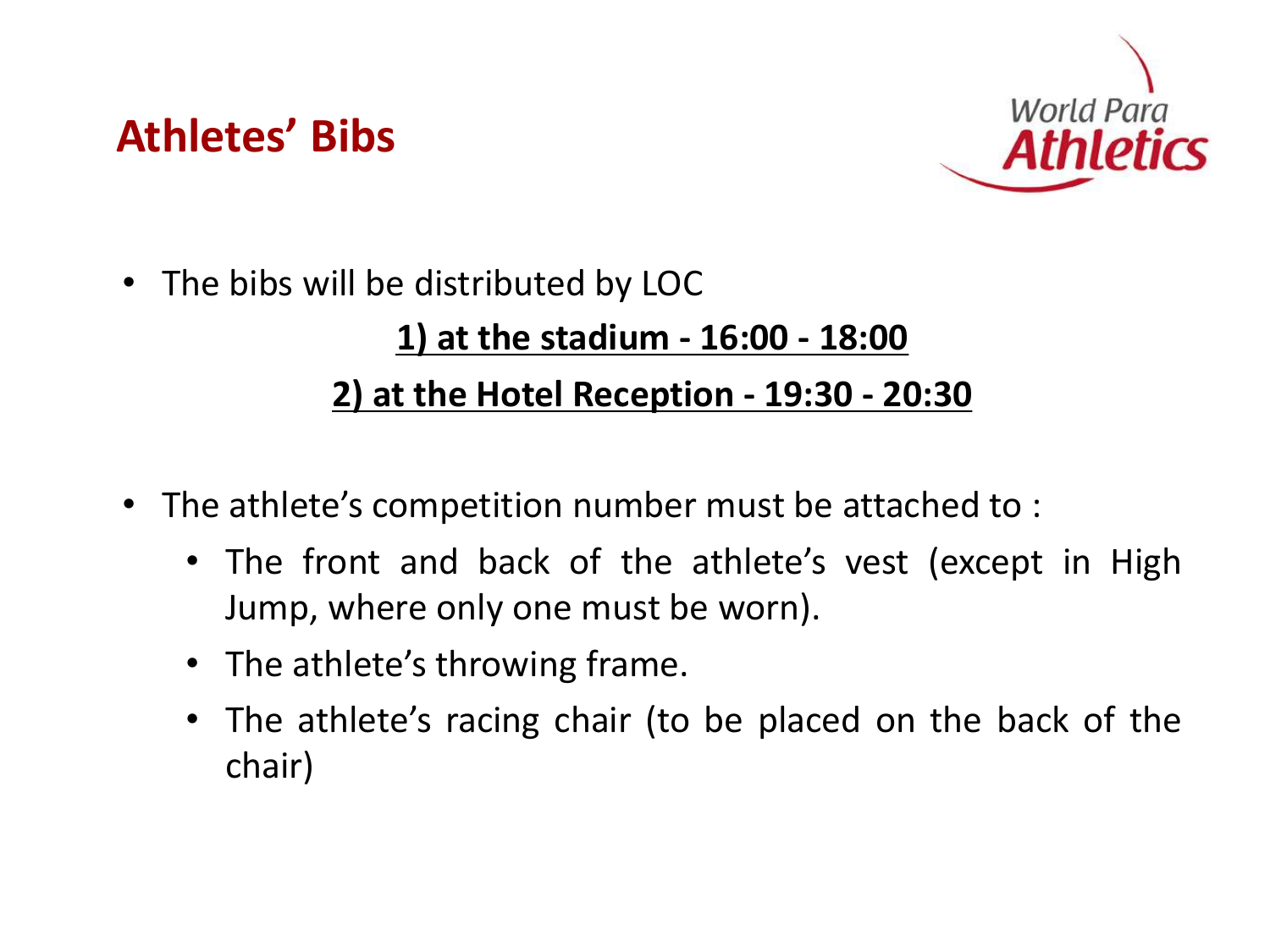### **Competition Procedures**



### **Throwing Frames and Racing Chairs**

• Throwing frames and racing chairs will be checked in the Call Room before every event.

#### **Athletes using Guide-runners**

- Call Room officials will check to ensure that T/F 11 athletes have eyepatches and correct eye-masks.
- Tethers will be checked in the Call Room.

### **Confirmations**

- Already done, and re-entries due to classification changes are being arranged accordingly before and during the competition. World Para Athletics would like to introduce a number of amendments to the *Competition Rules and Regulations 2016- 2017* published in January 2016.
- **•** Additional entries will not be allowed. And Regulation Rules and Regulation Rules and Regulation Rules and Regulations 2016-
- Withdrawals will be accepted only for medical reason approved by the Medical Delegate.  $m_{\tilde{t}}$  and the amendments are provided further clarity to the application of the application of the application of the application of the application of the application of the application of the application of the app

#### **Implements**

At the storage room at least 1 hours before the scheduled event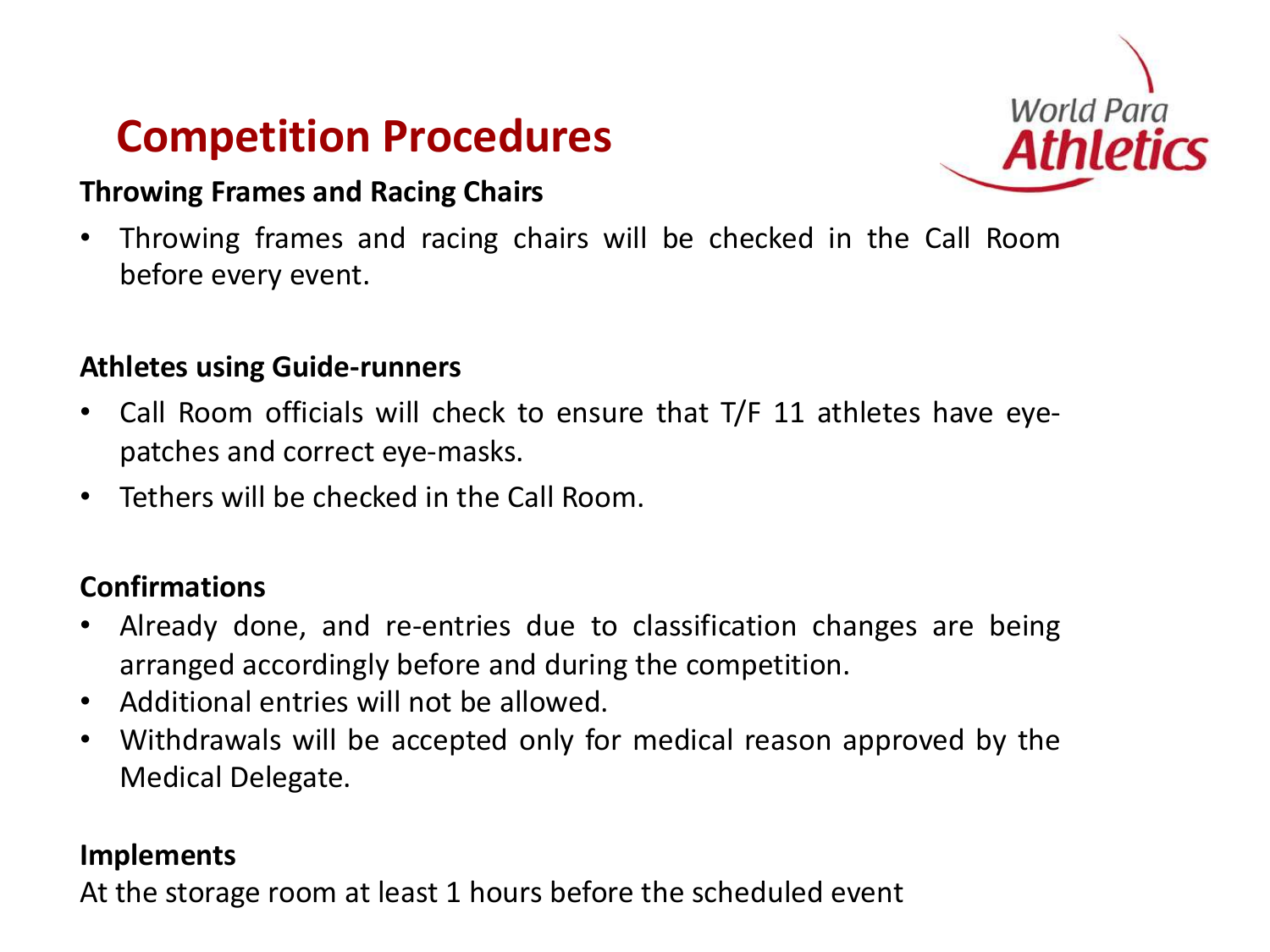## **Call Room Procedures**



### **Reporting Times**

| • Track Events             | 20 mins |
|----------------------------|---------|
| • Throws (Seated) Events   | 20 mins |
| • Throws (Standing) Events | 40 mins |
| • Jump Events              | 40 mins |

Please make sure your athletes are at the call room a reasonable time before their event call time Dear President/Secretary General, World Para attricted and an international and a number of a

#### **ready to compete** <u>**2007 to Compute</u>**</u>

• Athletes who do not arrive in the Call Room before the closure of the Call Room will not allowed to compete and may be excluded from all further events. who do not arrive in the call Room before the and can not will not anowed to contribute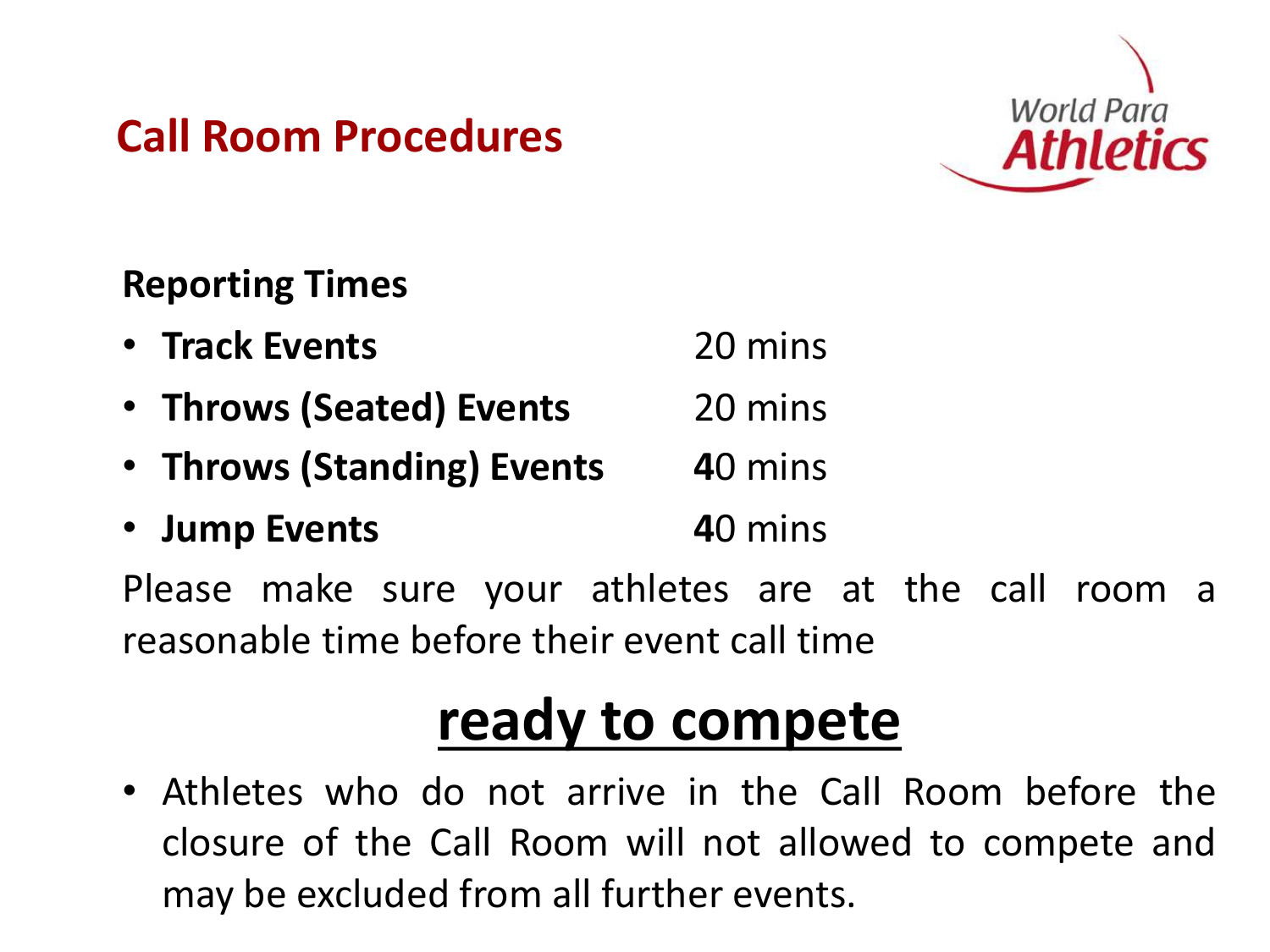## **Qualifying Procedures**



### **Track Events**

- All races in the track will be held as series.
- All rankings will be determined by time.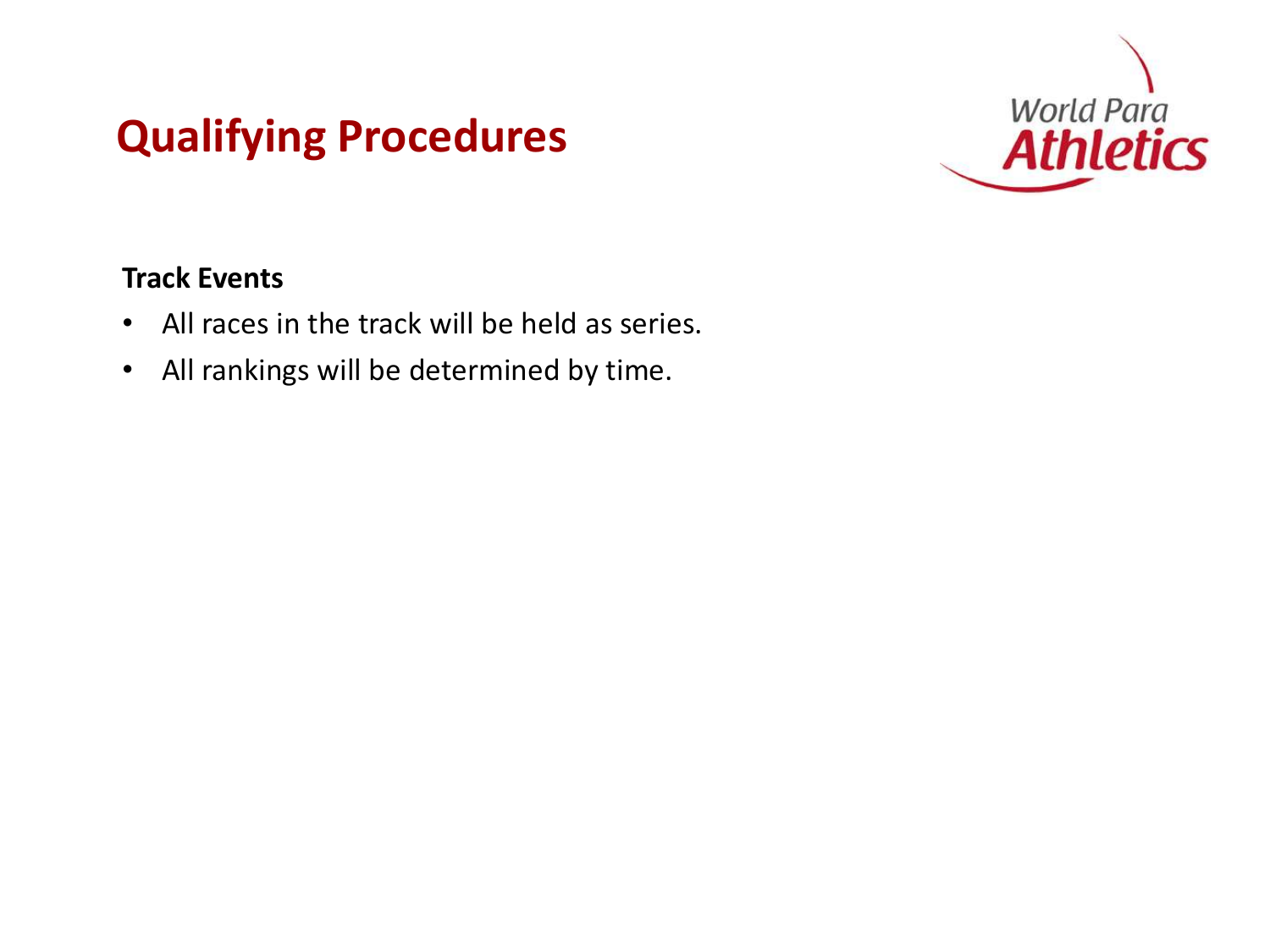## **Qualifying Procedures**



### **Seated Throws**

• All athletes will have six consecutives throws trials (even when more than eight athletes).

#### **Ambulatory Throws and Horizontal Jumps**

• All athletes will have three trials. The best eight will have further three trials in the reverse order of their ranking after three rounds.

#### **High Jump Starting Heights and Progressions** Dear President/Secretary General, World Para Athletics would like to introduce a number of amendments to the *Competition*

|   | M   1,40   1,45   1,50   1,55   1,59   1,63   1,67   1,70   1,72   +2 |  |  |  |  |  |
|---|-----------------------------------------------------------------------|--|--|--|--|--|
| W | $1,00$ $1,03$ $1,06$ $1,09$ $1,12$ $1,15$ $+2$                        |  |  |  |  |  |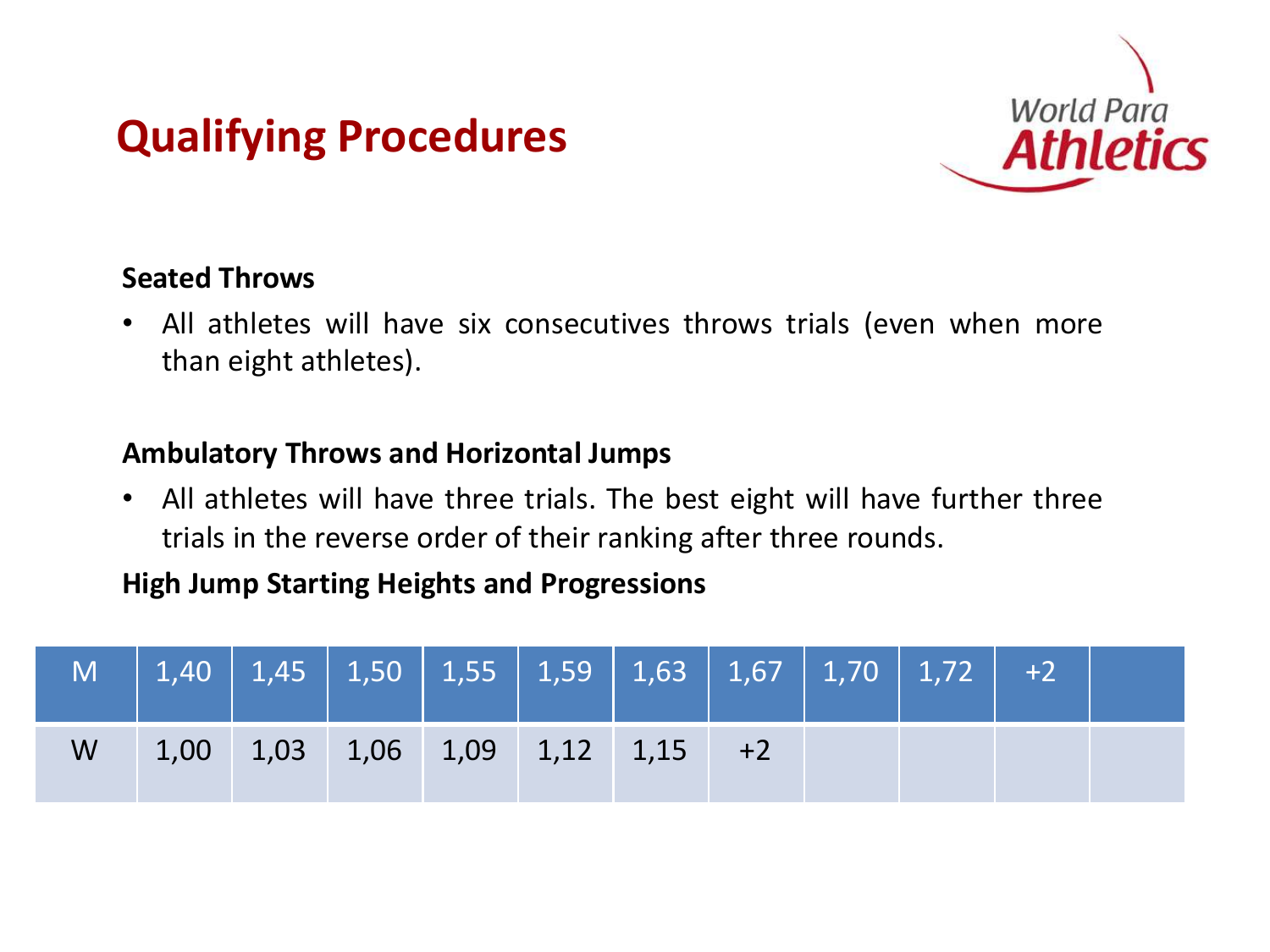### **Take Off Board - Long Jump**



#### **Take off board distance from landing area**  $\mathbf{A}$  and  $\mathbf{A}$  and  $\mathbf{A}$  and  $\mathbf{A}$  and  $\mathbf{A}$ practising Para Athletics

- long jump runways: the take off board distance is 2m.
- For the visually impaired the take off zone (1,22 X 1m) will be marked from 2m - 1m from the landing area.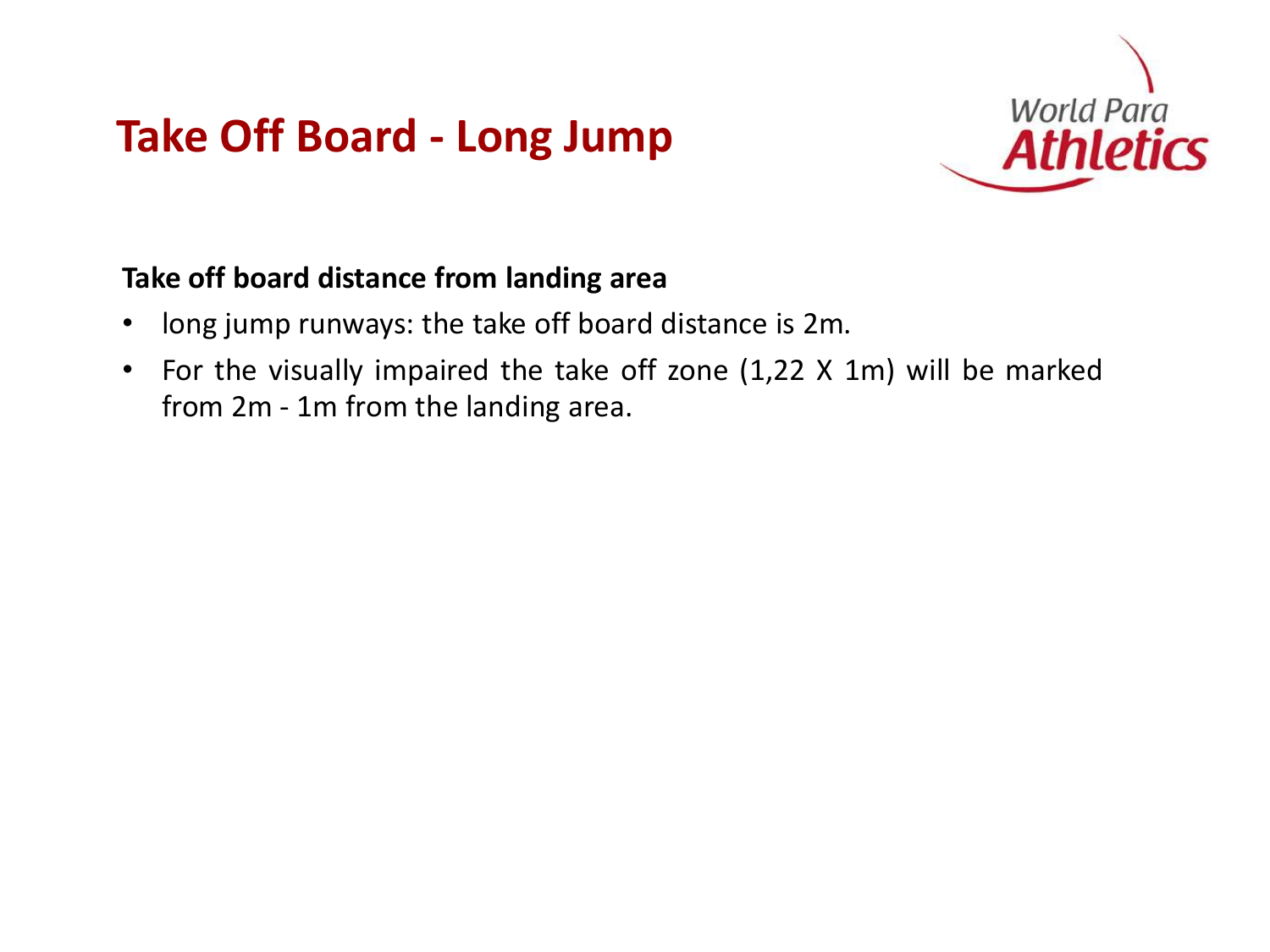### **Protests and Appeals**



#### **According to World Para Athletics Rules and Regulations** NPCs and IOSDs widely and regularly practising Para Athletics

- Within 30 minutes of posted result
- Protest first to relevant Referee
- Appeal fee is  $\epsilon$ 200

**Protests and Appeals through the email address: <b>[jesolo2022@fispes.it](mailto:jesolo2022@fispes.it)** 

#### World Para Athletics would like to introduce a number of amendments to the *Competition Rules and Regulations**2016-2017* **published in Appeal**

- **1.** Roberto Sorrentino (ITA) (Chairman)<br> **1. Roberto** Sorrentino (ITA) (Chairman)
- (ITA) (member)  $\mathbf{p}$  and  $\mathbf{p}$  amendments with immediate effect except the force with into force with into force with into force with  $\mathbf{p}$ **2. Orazio Scarpa**
- amendment to Rule 6.16 which shall come into force from 1 March 2017. **3. Luca Rotili (ITA) (member)**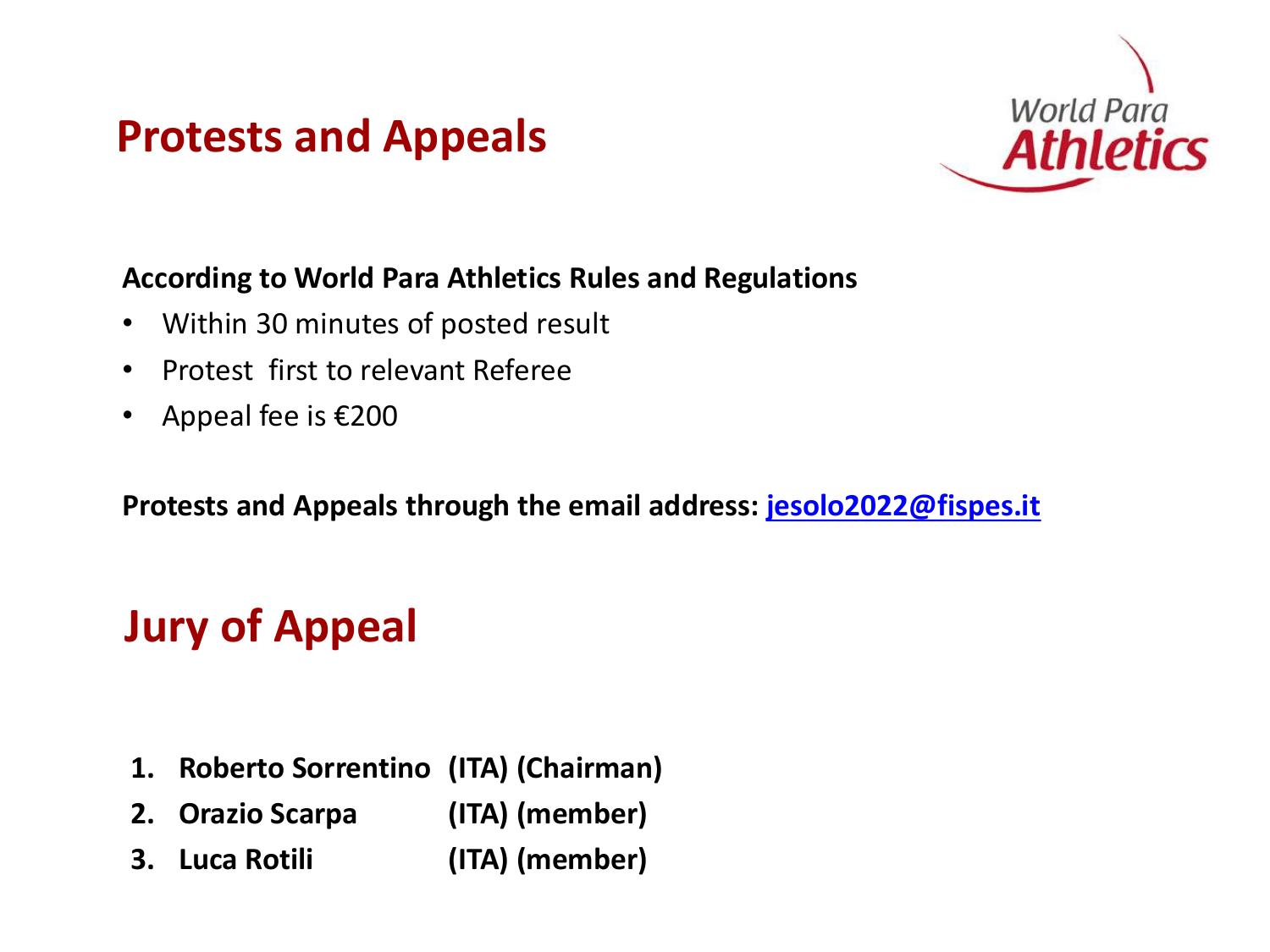

### **OA Classification**

- practising Para Athletics via Email **- Outcomes will be posted as soon as practically possible**
- **- Protests must be made within a 15 minute timeframe after posting**
- $A_{\rm{max}}$  and  $B_{\rm{max}}$  and  $B_{\rm{max}}$  and  $B_{\rm{max}}$  and  $B_{\rm{max}}$ for further follow-up **- Protests needs to be directed to the TIC and they will contact CC**
- World Para Athletics would like to introduce a number of amendments to the *Competition Rules and Regulations 2016- 2017* published in January 2016. **- Protest fee €150**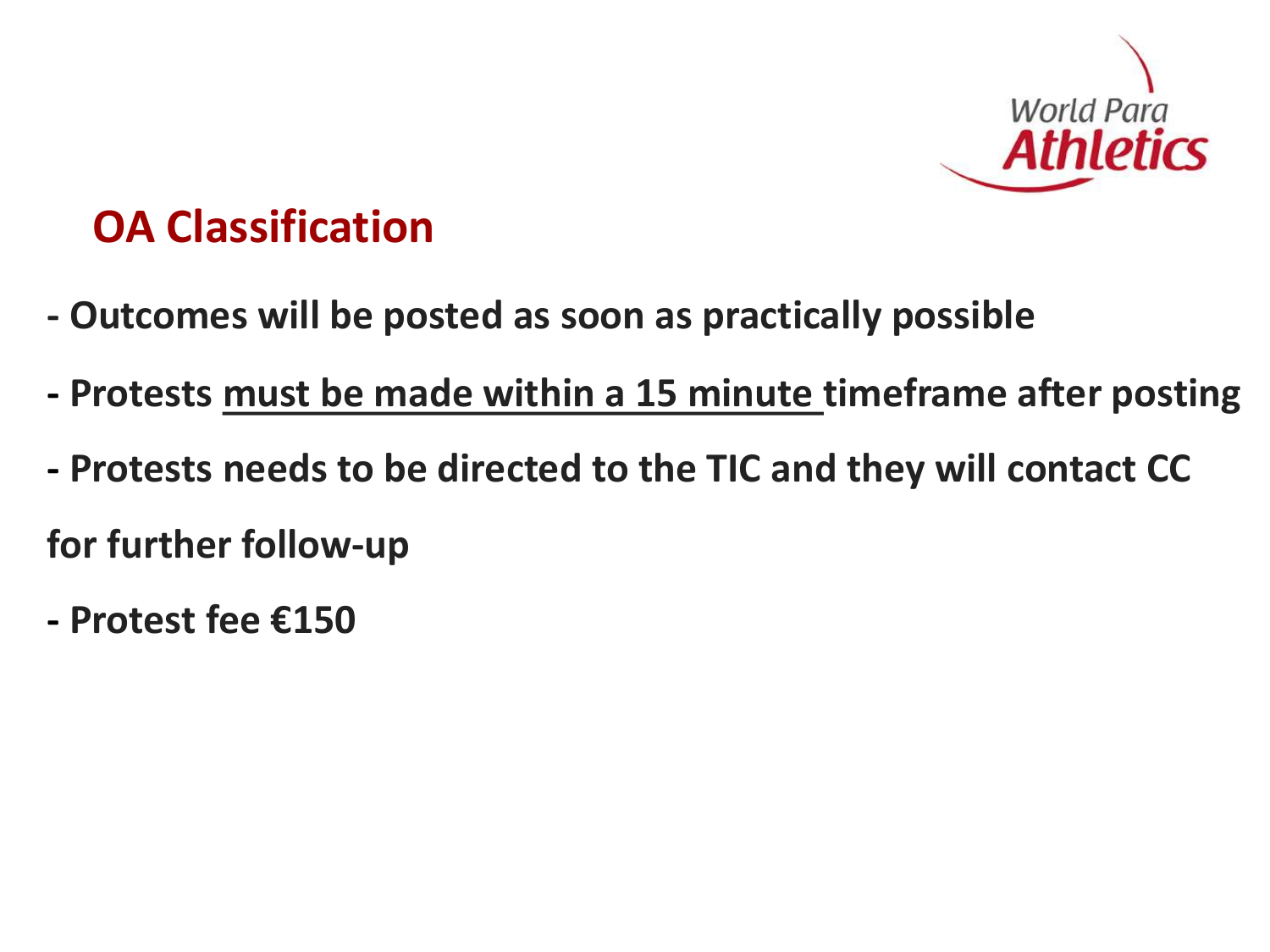### **Green Competition**



- There will be very limited use and printing of paper in this competition to preserve the environment. NPCs and IOSDs widely and regularly
- Results will be published on the Official Website:

### <https://fispes.it/jesolo2022> Dear President/Secretary General,

• No medal ceremony will be held and reflections (see appendix) and reflections (see appendix) and recommendations (see appendix) and recommendations (see appendix) and reflections (see appendix) and recommendations (see a received since the publication of the existing *Competition Rules and Regulations 2016-*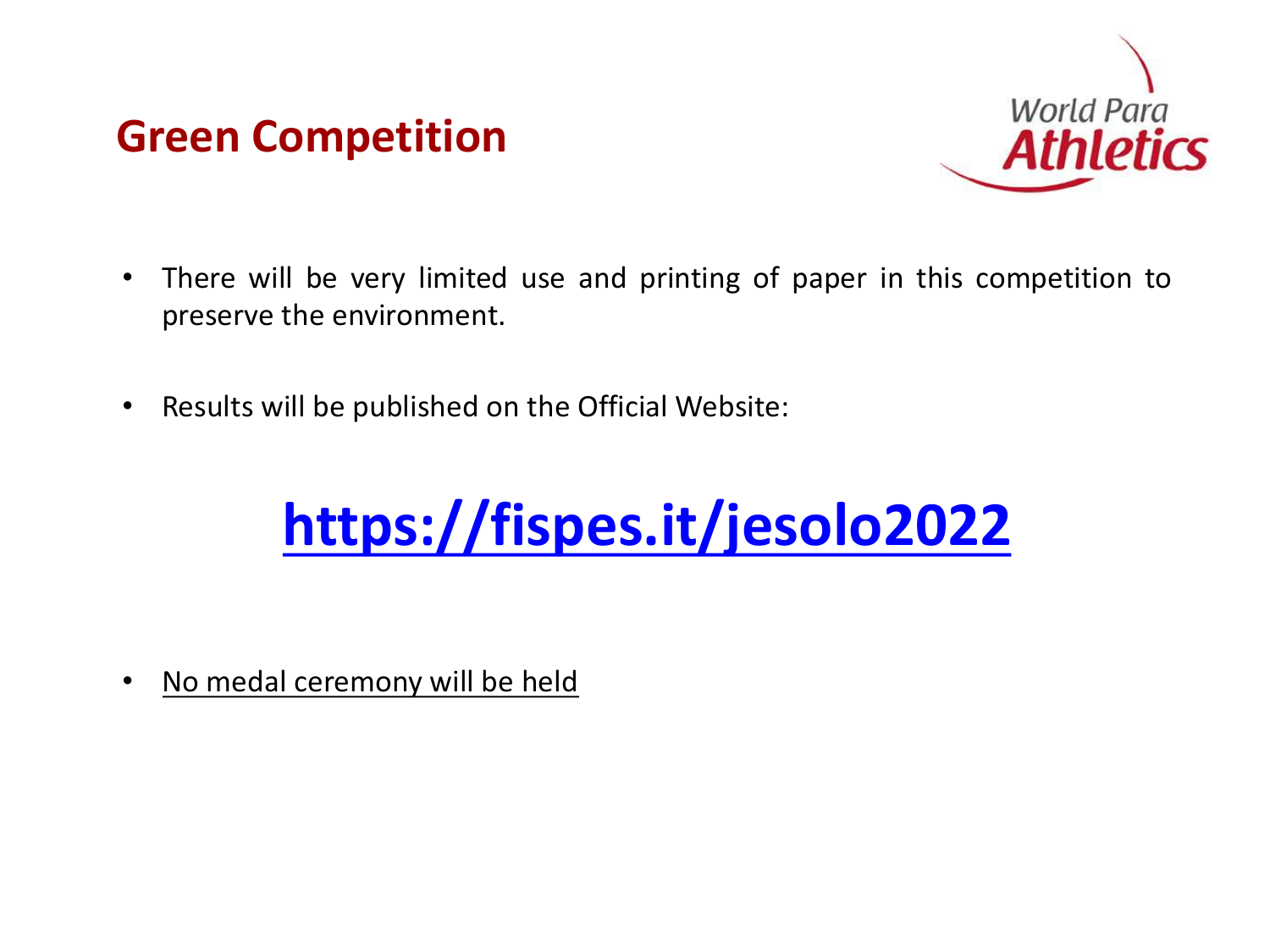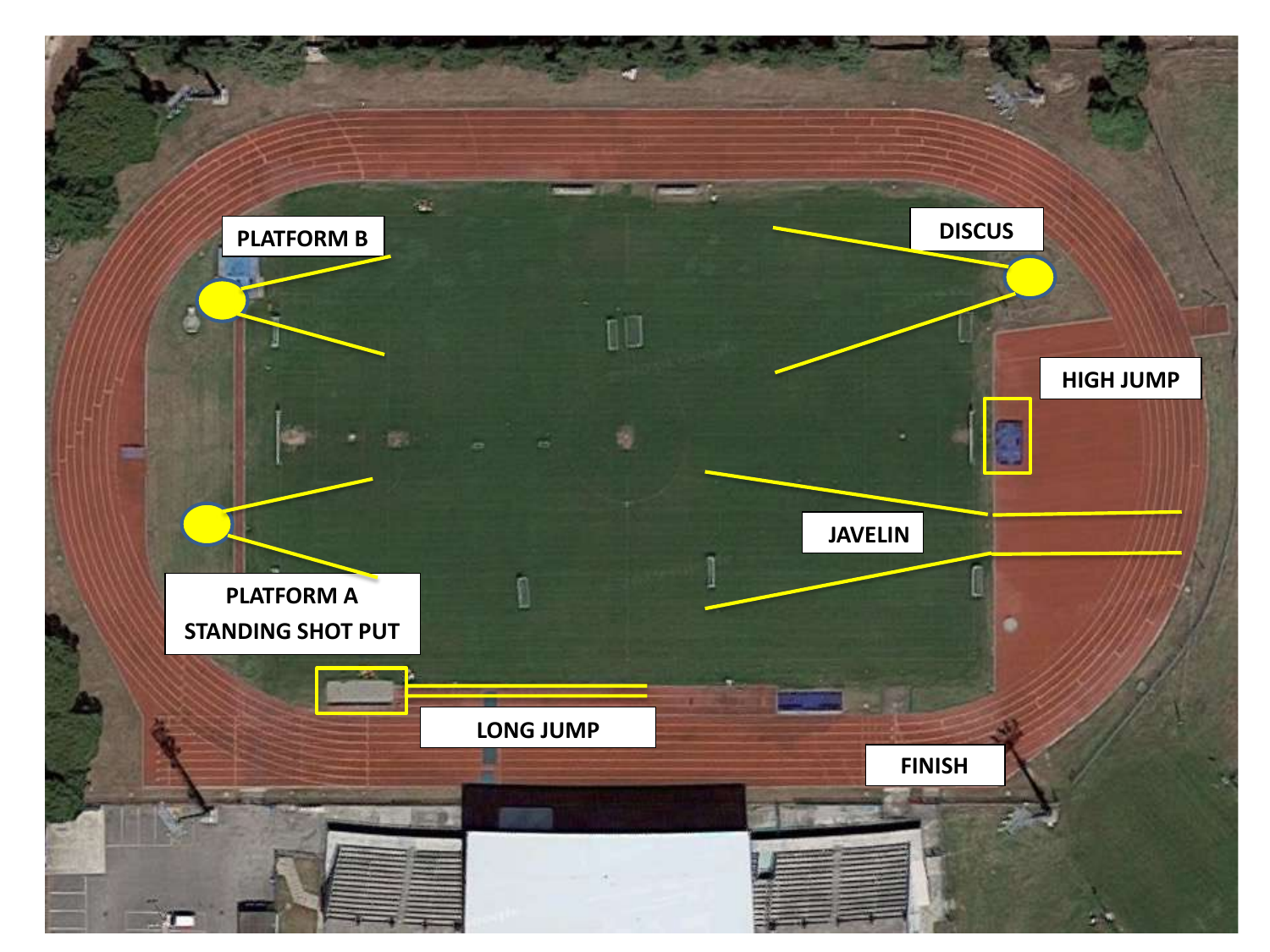